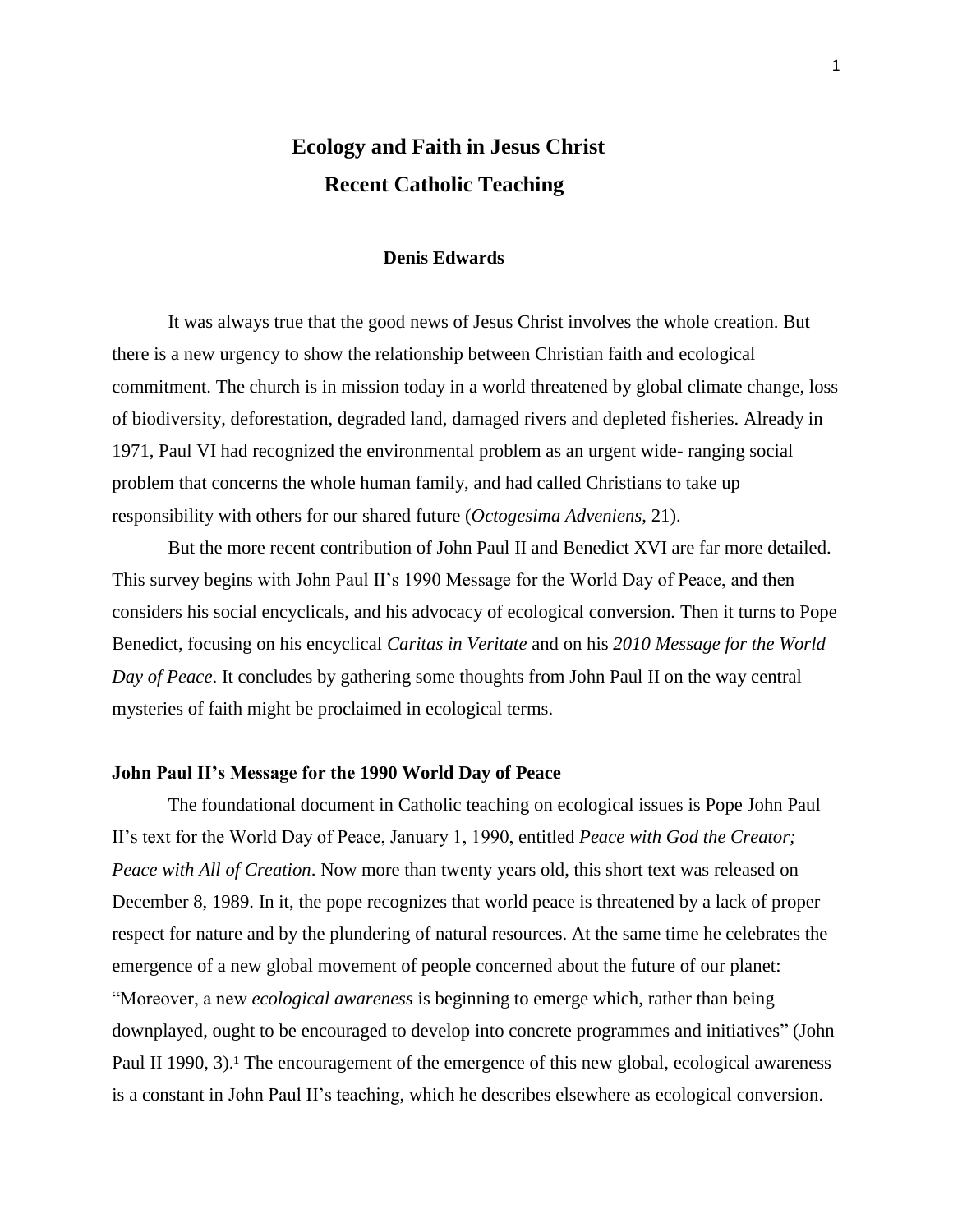In this text his focus is on the ecological crisis as a moral issue, shifting ethical thinking beyond the inter-human to include the natural world:

Certain elements of today's ecological crisis reveal its moral character. First among these is the indiscriminate application of advances in science and technology. Many recent discoveries have brought undeniable benefits to humanity. Indeed they demonstrate the nobility of the human vocation to participate *responsibly* in God's creative action in the world. Unfortunately it is now clear that the application of these discoveries in the fields of industry and agriculture have produced harmful long-term effects. This has led to the painful realization that *we cannot interfere in one area of the ecosystem without paying due attention both to the consequences of such interference in other areas and to the well-being of future generations*. (John Paul II 1990, 6)

The pope goes on to speak of the depletion of the ozone layer and the "greenhouse" effect," pointing to the harm done to the atmosphere through industrial waste, the burning of fossil fuels and deforestation, and "the resulting meteorological and atmospheric changes" that range from "damage to health to possible future submersion of low-lying lands." He points to two moral aspects of the ecological crisis. There is lack of respect for life, a reductionist vision of the human that involves contempt for the human person. And there is the destruction of animal and plant life and the reckless exploitation of natural resources. This leads the pope to formulate (1990, 7) a two-fold fundamental principle for a peaceful society: "*No peaceful society can afford to neglect either respect for life or the fact that there is an integrity to creation.*" He develops the idea of the integrity of creation along with that of common heritage:

Theology, philosophy and science all speak of a harmonious universe, of a 'cosmos' endowed with its own integrity, its own internal, dynamic balance. *This order must be respected*. The human race is called to explore this order, to examine it with due care and to make use of it while safeguarding its integrity.

*On the other hand, the earth is ultimately a common heritage, the fruits of which are for the benefit of all*…Today, the dramatic threat of ecological breakdown is teaching us the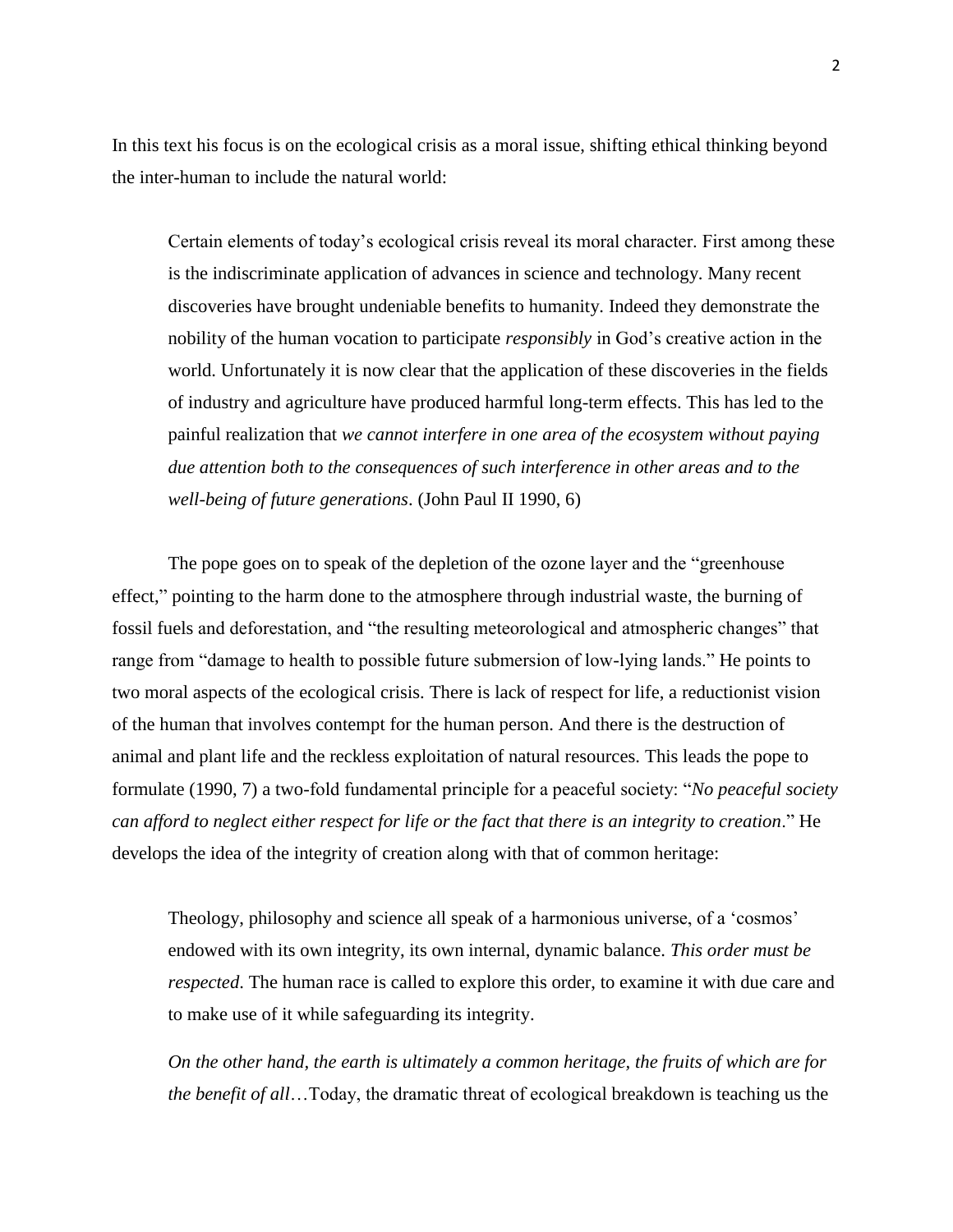extent to which greed and selfishness-both individual and collective – are contrary to the order of creation, an order which is characterized by mutual independence. (1990, 8)

The concepts of the integrity of creation and common heritage lead John Paul to call for international and national agreements on caring for the good of the planetary community. Essential to this is addressing the large issues of structural poverty, and the ecological and human damage caused by war. At a more personal level, he teaches (1990, 13), it means a change in life-style: "Simplicity, moderation, and discipline, as well as a spirit of sacrifice, must become part of everyday life." Education in ecological responsibility is urgent: "a true education in responsibility entails a genuine conversion in ways of thought and behavior." Churches and the whole of society have a role to play, but the first educator is the family "where the child learns to respect his [or her] neighbour and to love nature." An important aspect of this education is aesthetic and contemplative education into the beauty of creation (1990, 14).

Again, the pope insists (1990, 15) on the order in creation that needs to be respected by everyone, on our inter-generational responsibilities to our children and grandchildren, and states that "*the ecological crisis is a moral issue*". He then turns to the Catholic Church community reminding them of their serious obligation to care for the whole creation, based on the theology of creation and of redemption in Christ. In the last paragraph of this text (1990, 16) John Paul II explicitly extends respect for life to non-human creation: "Respect for life and for the dignity of the human person extends also to the rest of creation, which is called to join [the human] in praising God (cf. Ps  $148:96$ )."

# **The Social Encyclicals**

In his social encyclicals, John Paul II begins to integrate ecology into the tradition of Catholic social teaching. In *Sollicitudo Rei Socialis* (1987, 34) he offers three considerations that ground respect for the order and interconnectedness of the whole creation:

The first consideration is the appropriateness of acquiring a growing awareness of the fact that one cannot use with impunity the different categories of beings, whether living or inanimate - animals, plants, the natural elements - simply as one wishes, according to one s own economic needs. On the contrary, one must take into account the nature of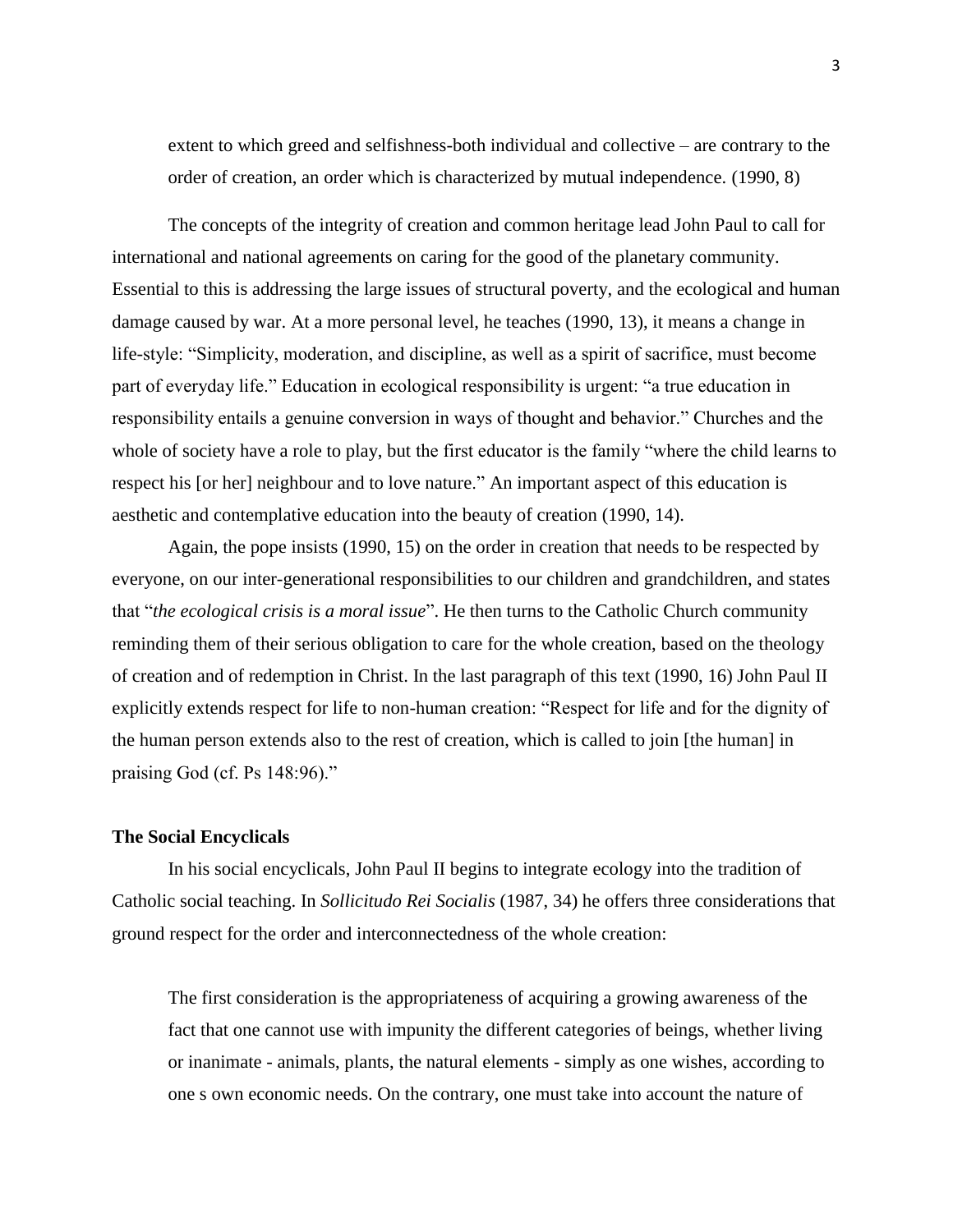each being and of its mutual connection in an ordered system, which is precisely the cosmos.

The second consideration is based on the realization - which is perhaps more urgent - that natural resources are limited; some are not, as it is said, renewable. Using them as if they were inexhaustible, with absolute dominion, seriously endangers their availability not only for the present generation but above all for generations to come. The third consideration refers directly to the consequences of a certain type of development on the quality of life in the industrialized zones. We all know that the direct or indirect result of industrialization is, ever more frequently, the pollution of the environment, with serious consequences for the health of the population.

In the light of all this, the pope insists that in our engagement with the natural world,  $\degree$  we are subject not only to biological laws but also to moral ones, which cannot be violated with impunity" (1988, 34). On May 1<sup>st</sup> 1991, John Paul issued *Centesimus Annus*, on the hundredth anniversary of Pope Leo XIII's *Rerum Novarum.* In this text, the pope presents the ecological crisis as due to an error about the nature of the human in relation to the natural world:

At the root of the senseless destruction of the natural environment lies an anthropological error, which unfortunately is widespread in our day. [Humanity], who discovers [its] capacity to transform and in a certain sense create the world through [its] own work, forgets that this is always based on God's prior and original gift of the things that are. [Humanity] thinks that [it] can make arbitrary use of the earth, subjecting it without restraint to [its] will, as though it did not have its own requisites and a prior God-given purpose, which [humanity] can indeed develop but must not betray. (1991, 37).

Again, the pope points to aesthetic attitude of wonder at the beauty of creation that enables us to see in creatures around us the message of God who creates them. He insists on humanity's responsibility to preserve this beauty for future generations and goes on to present his own characteristic view of "human ecology":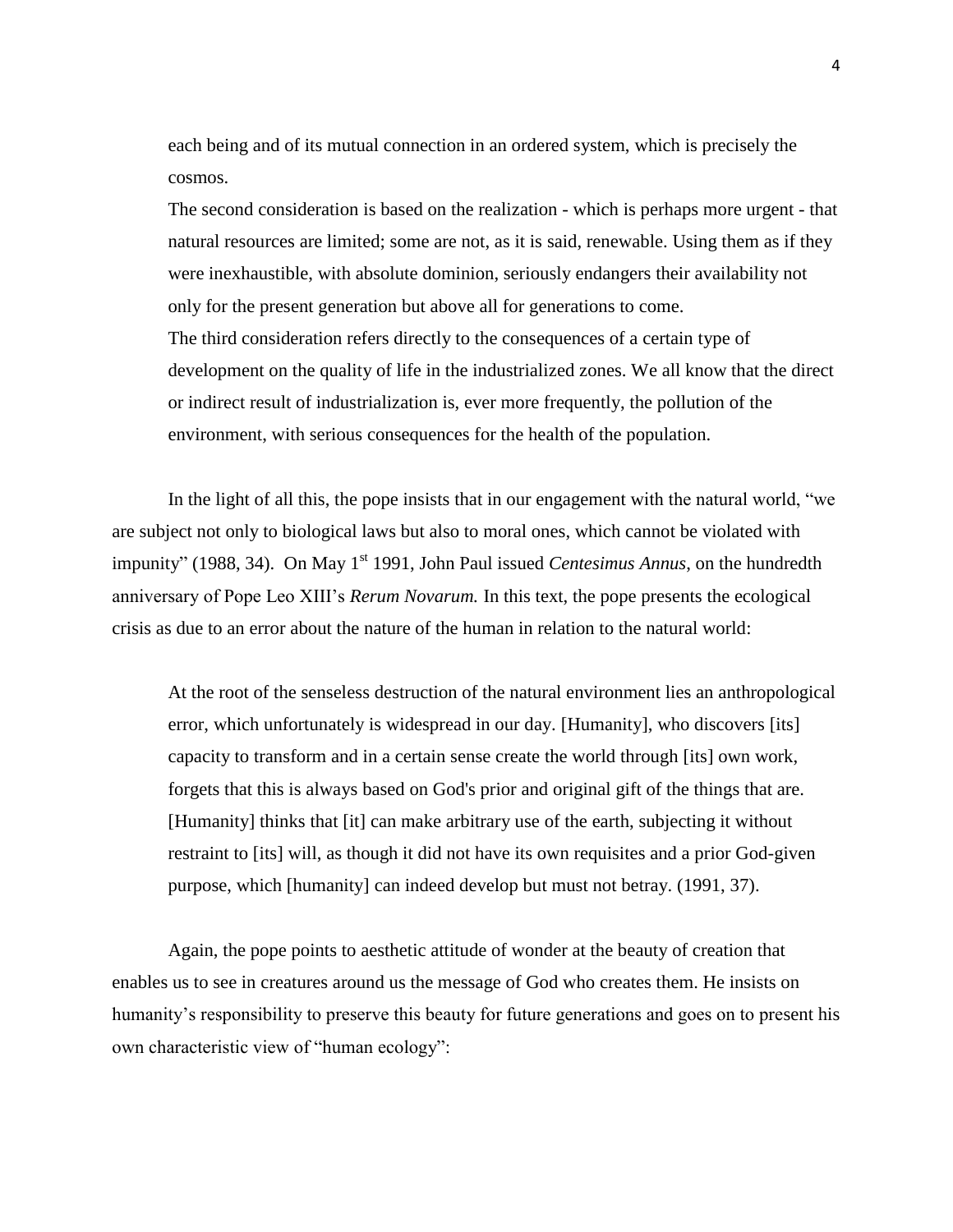Although people are rightly worried — though much less than they should be — about preserving the natural habitats of the various animal species threatened with extinction, because they realize that each of these species makes its particular contribution to the balance of nature in general, too little effort is made to *safeguard the moral conditions for an authentic "human ecology"…*In this context, mention should be made of the serious problems of modern urbanization, of the need for urban planning which is concerned with how people are to live, and of the attention which should be given to a "social ecology" of work. (John Paul II 1991, 38)

The most fundamental structure for human ecology is the family, based on mutual selfgiving of husband and wife. John Paul II makes it clear that he sees the family as at the heart of the culture of life, as a sanctuary of life. In his encyclical on life issues, *Evangelium Vitae* (1995, 42), John Paul II strongly affirms the unique dignity of the human person, and points to humanity's responsibility for the rest of creation:

As one called to till and look after the garden of the world (cf. Gen 2:15), [humanity] has a specific responsibility towards the environment in which [it] lives, towards the creation which God has put at the service of [its] personal dignity, of [its] life, not only for the present but also for future generations. It is the ecological question-ranging from the preservation of the natural habitats of the different species of animals and of other forms of life to "human ecology" properly speaking - which finds in the Bible clear and strong ethical direction, leading to a solution which respects the great good of life, of every life.

The dominion given to humanity is not an absolute power, but something to be exercised only as sharing in the divine Wisdom and divine love for creation. Again John Paul II teaches that in our interaction with the natural world, "we are subject not only to biological laws but also to moral ones, which cannot be violated with impunity" (1995, 42).

# **John Paul II's Concepts of Ecological Conversion and Ecological Vocation**

John Paul II's encouragement of ecological conversion is stated most explicitly in his General Audience Address (2001, 3-4) where he writes: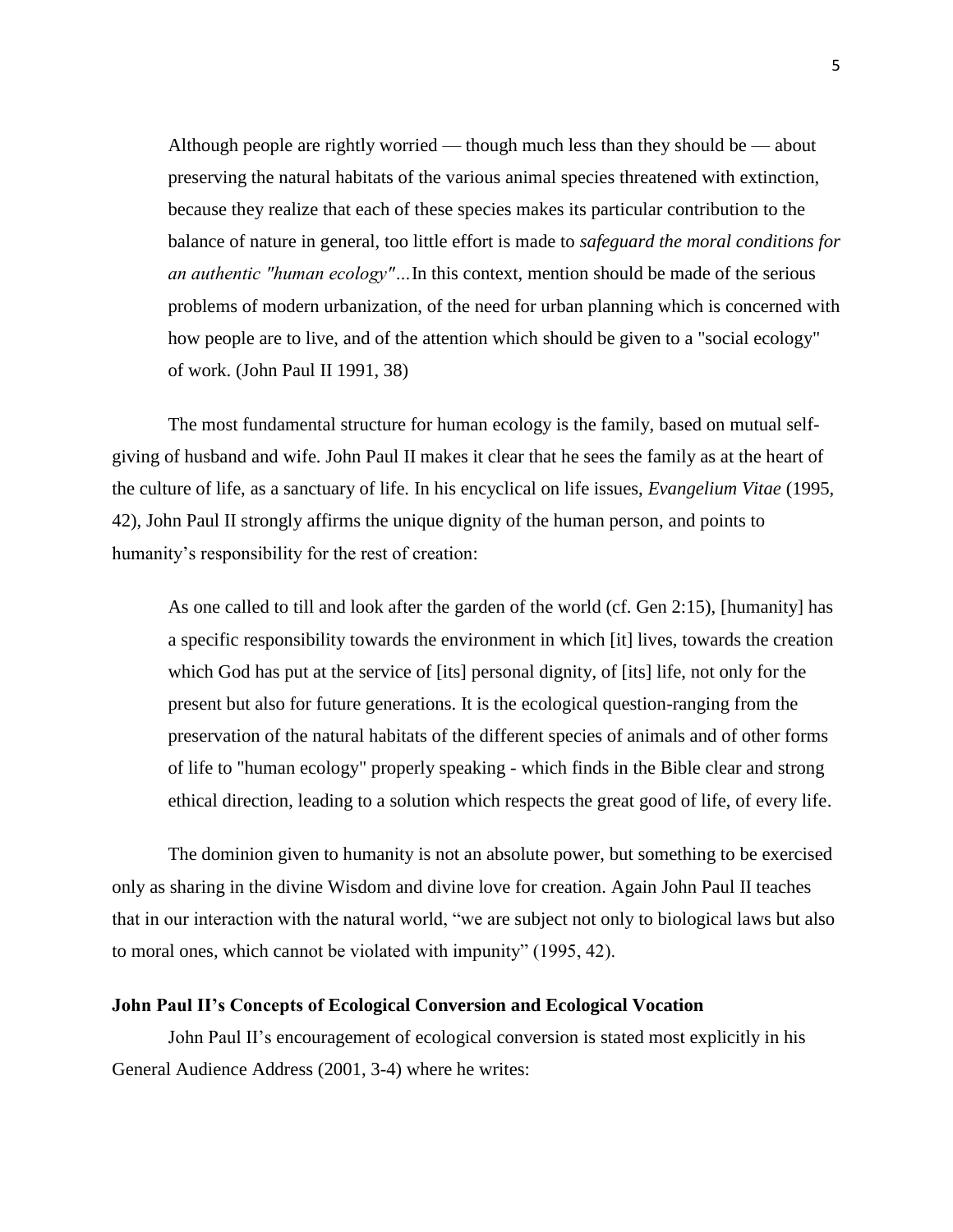Unfortunately, if we scan the regions of our planet, we immediately see that humanity has disappointed God's expectations. [Humanity], especially in our time, has without hesitation devastated wooded plains and valleys, polluted waters, disfigured the earth's habitat, made the air unbreathable, disturbed the hydrogeological and atmospheric systems, turned luxuriant areas into deserts and undertaken forms of unrestrained industrialization, degrading that "flowerbed" - to use an image from Dante Alighieri (*Paradiso*, XXII, 151) - which is the earth, our dwelling-place. We must therefore encourage and support the "ecological conversion" which in recent decades has made humanity more sensitive to the catastrophe to which it has been heading.

It is clear that the whole human race is called to this conversion, but the Christian community is committed to it for deeply theological reasons. This call to repentance and to a new ecological awareness and action is further developed in the "Joint Statement" (John Paul II and Bartholomew I, 2002), signed by the pope and the ecologically minded Ecumenical Patriarch of Constantinople on June 10, 2002:

In our own time we are witnessing a growth of an *ecological awareness* which needs to be encouraged, so that it will lead to practical programmes and initiatives. An awareness of the relationship between God and humankind brings a fuller sense of the importance of the relationship between human beings and the natural environment, which is God's creation and which God entrusted to us to guard with wisdom and love (cf. *Gen* 1:28)...What is required is an act of repentance on our part and a renewed attempt to view ourselves, one another, and the world around us within the perspective of the divine design for creation. The problem is not simply economic and technological; it is moral and spiritual. A solution at the economic and technological level can be found only if we undergo, in the most radical way, an inner change of heart, which can lead to a change in lifestyle and of unsustainable patterns of consumption and production. A genuine *conversion* in Christ will enable us to change the way we think and act...It is not too late. God's world has incredible healing powers. Within a single generation, we could steer the earth toward our children's future. Let that generation start now, with God's help and blessing.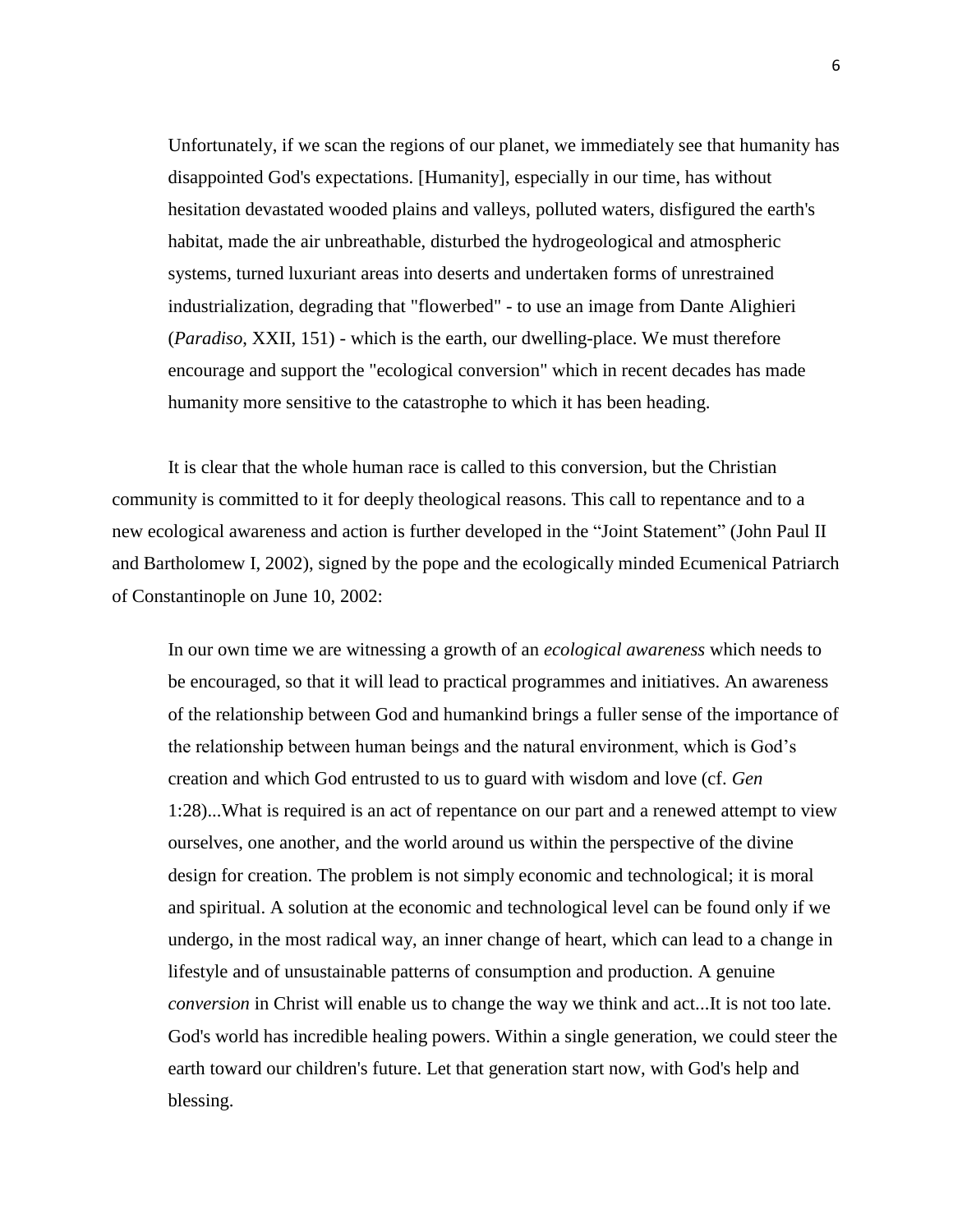In his "Angelus Address" given at Castel Gandolfo on 25th August of that year  $(2002, 1)$ John Paul II introduced the idea of an ecological *vocation*: "Human beings are appointed by God as stewards of the earth to cultivate and protect it. From this fact there comes what we might call their "ecological vocation", which in our time has become more urgent than ever." These themes of ecological conversion and ecological vocation have been important in the education of the Christian community to begin to see ecology as central to Christian witness in the world.

#### **Benedict XVI's** *Caritas in Veritate*

Like his predecessor, Pope Benedict has spoken often about ecology in a variety of speeches and documents. He has also taken public action by, in 2008, installing an array of solar panels on the large Vatican audience hall and working to off-set the Vatican's carbon emissions by involvement a reforestation project in Hungary. Some have gone so far as to describe Benedict a "the green pope" (Pepinster, 2010). I will focus on his comments in his 2009 social encyclical *Caritas in Veritate* and his 2010 *World Day of Peace Message.*

*Caritas in Veritate* takes up the theme of integral human development from Pope Paul VI's *Populorum Progressio*, issued more than forty years earlier. A substantial section is devoted to ecology. The pope teaches that the natural world is God's gift to everyone, and that it is the expression of divine love:

*Nature expresses a design of love and truth*. It is prior to us, and it has been given to us by God as the setting for our life. Nature speaks to us of the Creator (cf. Rom 1:20) and his love for humanity. It is destined to be "recapitulated" in Christ at the end of time (cf. Eph 1:9-10; Col 1:19-20). Thus it too is a "vocation." (Benedict XVI 2009, 48)

Because it is an expression of divine love and truth, because it is God's gift to us, because it speaks of the Creator and because it's "vocation" is to share with human beings in their transformation in Christ, the natural world has its own integrity. Benedict rejects two positions: new forms of paganism and pantheism that elevate nature above the human and the opposite idea that humans have total dominion over nature as raw material for their manipulation. He sees the natural world as a wondrous work of the Creator which has its own "grammar" which humans are called respect, not recklessly exploit. He points out as well that in using resources such as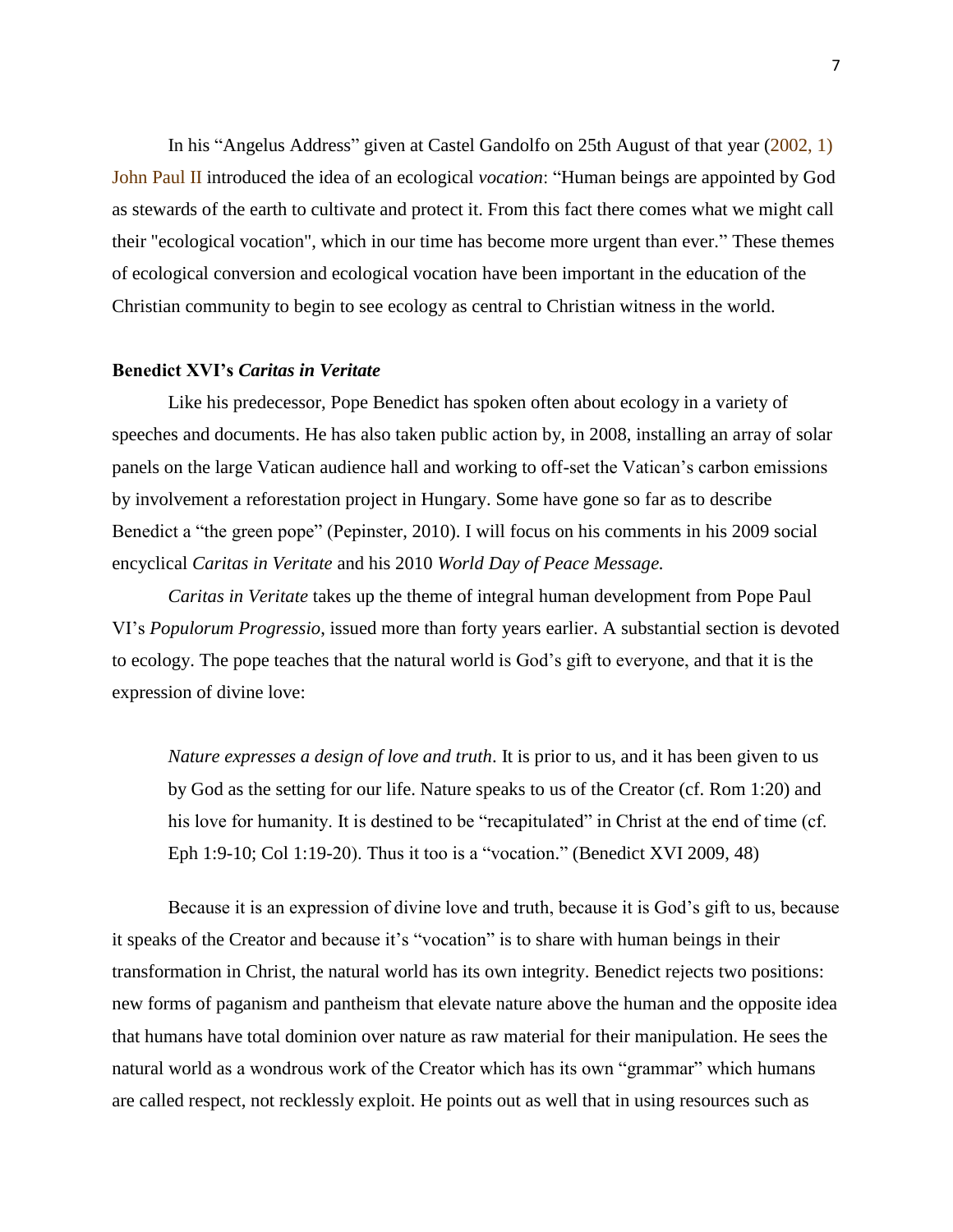non-renewal sources of energy, we are called to solidarity, which involves ensuring access for poorer counties, and inter-generational justice

This responsibility is a global one, for it is concerned not just with energy but with the whole of creation, which must not be bequeathed to future generations depleted of its resources. Human beings legitimately exercise a *responsible stewardship over nature*, in order to protect it, to enjoy its fruits and to cultivate it in new ways, with the assistance of advanced technologies, so that it can worthily accommodate and feed the world's population… At the same time we must recognize our grave duty to hand the earth on to future generations in such a condition that they too can worthily inhabit it and continue to cultivate it. This means being committed to making joint decisions "after pondering responsibly the road to be taken, decisions aimed at strengthening that *covenant between human beings and the environment*, which should mirror the creative love of God, from whom we come and towards whom we are journeying." (Benedict XVI 2009, 50)

Benedict reinforces the idea of a covenant bond of love with the rest of creation that mirrors the creative love of God for all God's creatures, which he had introduced in the 2008 World Day of Peace. He goes on to insist that the way we treat other creatures is deeply connected to the way we treat each other as human beings:

*The way humanity treats the environment influences the way it treats itself, and vice versa*. This invites contemporary society to a serious review of its life-style, which, in many parts of the world, is prone to hedonism and consumerism, regardless of their harmful consequences." What is needed is an effective shift in mentality which can lead to the adoption of *new life-styles.* (2009, 51)*.*

The shift in mentality and in life-styles echoes the ecological conversion advocated by John Paul II. Benedict goes on to spell out what this means for the Church. It is called not just to ecological education but also to advocacy on behalf of the natural world as well as for "human" ecology":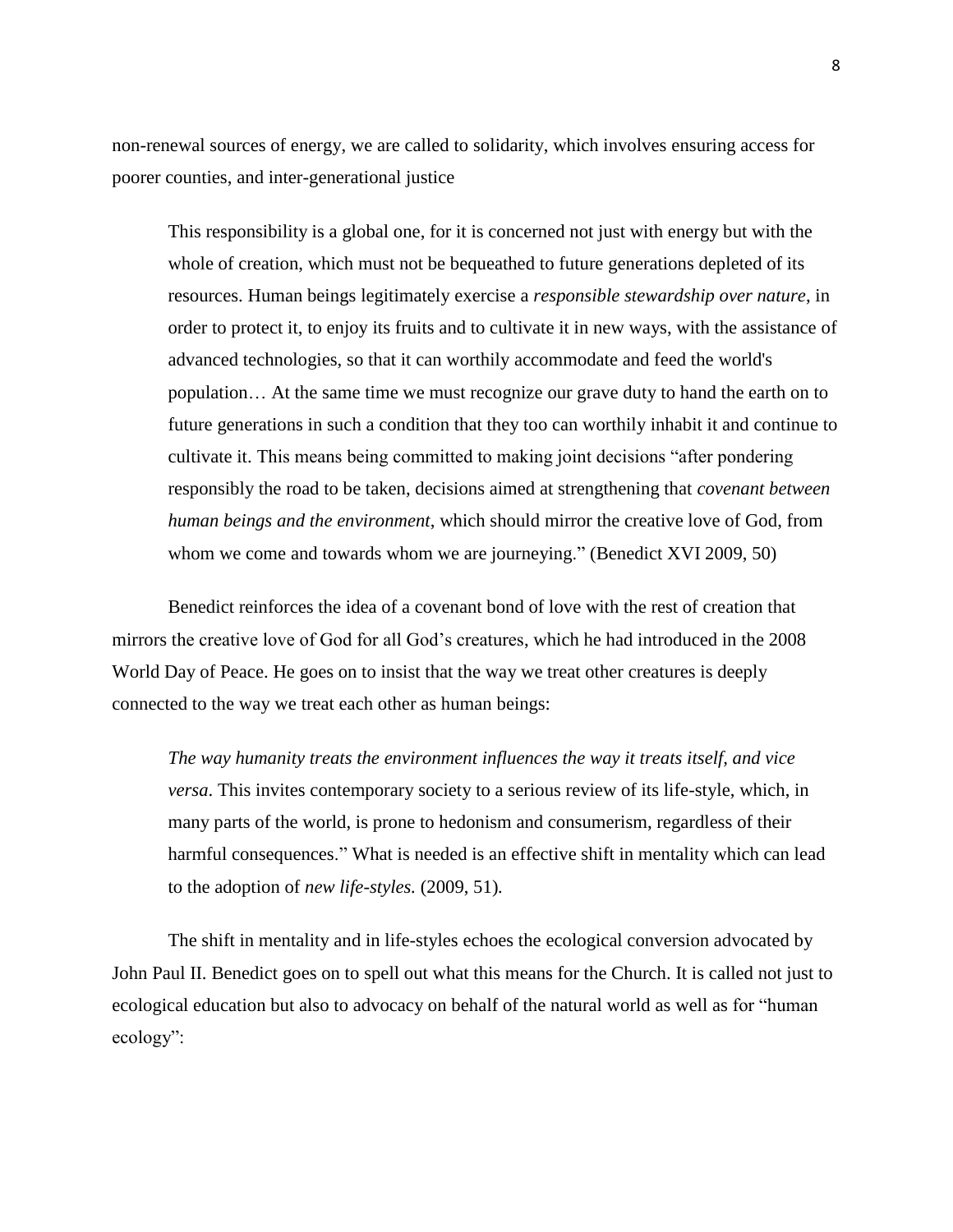*The Church has a responsibility towards creation* and she must assert this responsibility in the public sphere. In so doing, she must defend not only earth, water and air as gifts of creation that belong to everyone. She must above all protect [humankind] from selfdestruction. There is need for what might be called a human ecology, correctly understood. The deterioration of nature is in fact closely connected to the culture that shapes human coexistence: *when "human ecology" is respected within society, environmental ecology also benefits*. (2009, 51)*.*

Our responsibilities to the rest of creation cannot be separated from our responsibilities towards human beings: "The book of nature is one and indivisible." For Benedict as for John Paul II, environmental ecology and human ecology belong together, interrelated in the prior gift of the Creator, the God who is "Truth and Love" (2009, 52).

# **2010 World Day of Peace Message**

Twenty years after John Paul 11's 1990 message, Benedict issued the 2010 World Day of Peace Message with the theme: *"If If You Want to Cultivate Peace, Protect Creation."* He calls the human community to respect for creation as the beginning of all God's works, and again speaks of the covenant between humans and the natural world that should mirror the creative love of God. He points to the beauty of creation, and the words of Dante: "Contemplating the beauty of creation inspires us to recognize the love of the Creator, that Love which 'moves the sun and the other stars'"  $(2010, 2)$  He asks:

Can we remain indifferent before the problems associated with such realities as climate change, desertification, the deterioration and loss of productivity in vast agricultural areas, the pollution of rivers and aquifers, the loss of biodiversity, the increase of natural catastrophes and the deforestation of equatorial and tropical regions? Can we disregard the growing phenomenon of "environmental refugees", people who are forced by the degradation of their natural habitat to forsake it – and often their possessions as well – in order to face the dangers and uncertainties of forced displacement? Can we remain impassive in the face of actual and potential conflicts involving access to natural resources? (Benedict XVI 2010, 4)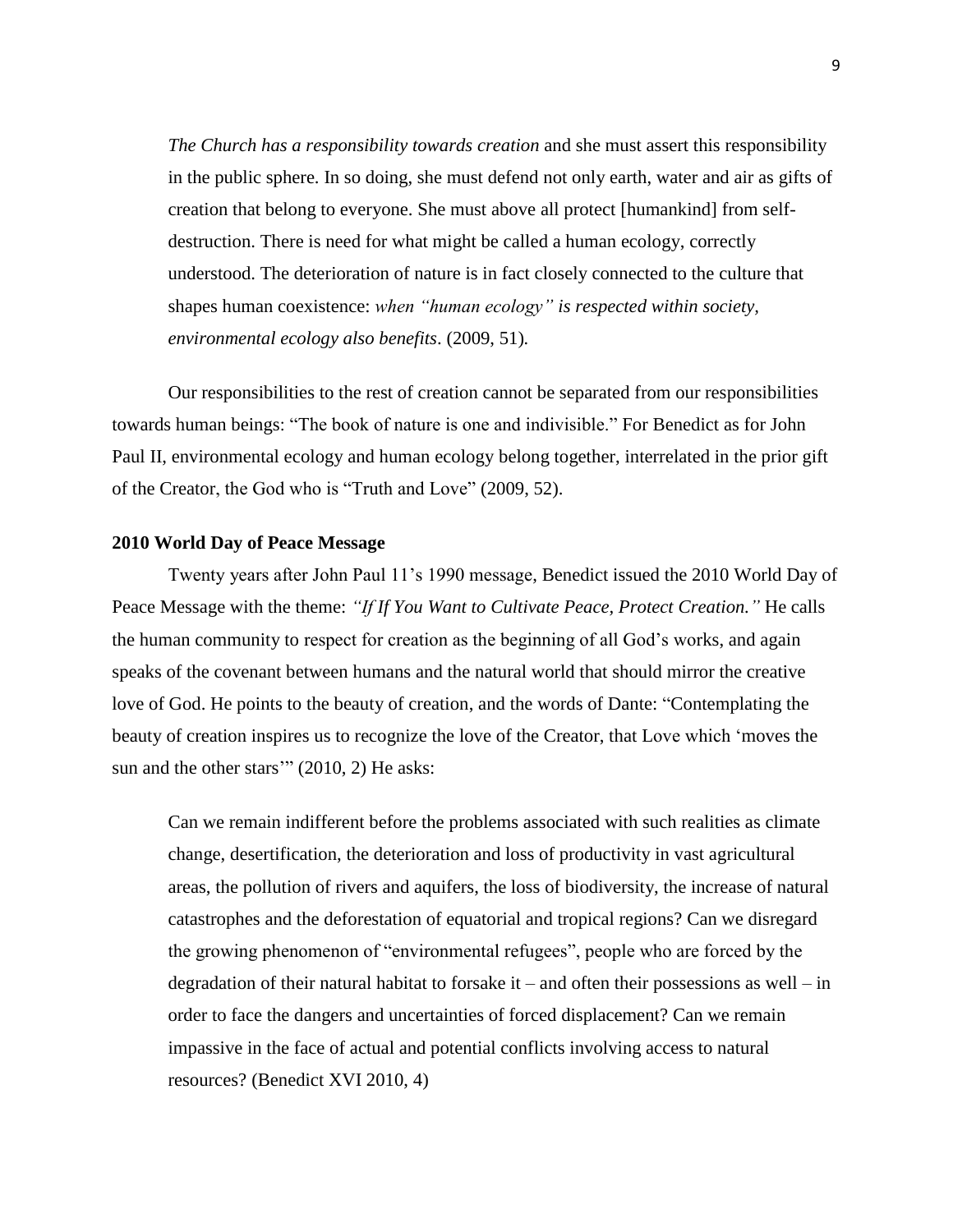All of this is the context for Christian mission in today's world. These issues invite us to ―rethink the path which we are travelling together.‖ For Benedict, ―dominion‖ (Gen 1:28) is not a permission for domination, but a call to be stewards of God, a summons to responsibility. This means that "when making use of natural resources, we should be concerned for their protection and consider the cost entailed – environmentally and socially – as an essential part of the overall expenses incurred." Benedict (2010, 5) encourages research and action on solar energy and the water cycle, "whose stability could be seriously jeopardized by climate change." Again, he calls for a new life-style: "It is becoming more and more evident that the issue of environmental degradation challenges us to examine our life-style and the prevailing models of consumption and production, which are often unsustainable from a social, environmental and even economic point of view. We can no longer do without a real change of outlook which will result in *new life-styles."* This involves far-reaching decisions on the part of individuals, families, communities and states and, of course the Church – and, of course, its mission:

*The Church has a responsibility towards creation*, and she considers it her duty to exercise that responsibility in public life, in order to protect earth, water and air as gifts of God the Creator meant for everyone, and above all to save [humankind] from the danger of self-destruction. The degradation of nature is closely linked to the cultural models shaping human coexistence: consequently, "when 'human ecology' is respected within society, environmental ecology also benefits... The book of nature is one and indivisible; it includes not only the environment but also individual, family and social ethics. (2010, 12)

For Benedict, the natural world is where humans can experience beauty, peace, and reinvigoration. Again, he rejects absolutizing of nature over the human, expressing misgivings about "ecocentrism" and "biocentrism," and seeks to uphold the distinctiveness of the human. . In my view, his position is not so much anthropocentric, as theocentric. What he seeks to emphasize  $(2010, 14)$  is "the indivisible relationship between God, human beings and the whole of creation."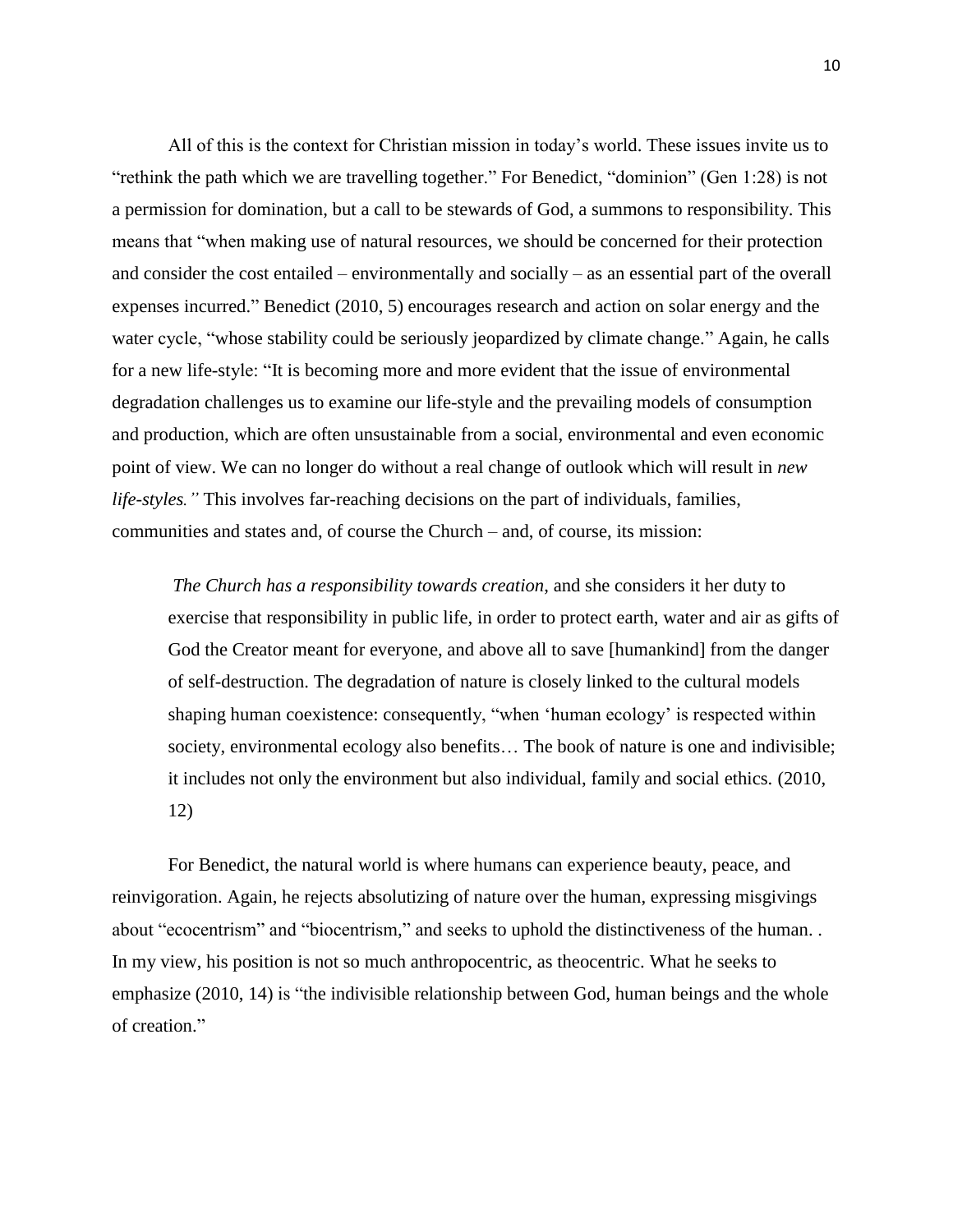# **Earthcare and Christian Life**

As Benedict says, Christians view nature as grounded in the deepest mysteries of faith, creation and redemption in Christ: "They contemplate the cosmos and its marvels in light of the creative work of the Father and the redemptive work of Christ, who by his death and resurrection has reconciled with God 'all things, whether on earth or in heaven'  $(Col 1:20)$ " (2010, 14). Ecological commitment is fundamental to Christian life today because the natural world is intrinsic to the deepest mysteries of faith. What the doctrine of creation means, John Paul II tells us (1995, 15), is that the triune God is present as the mystery of love in the whole universe: ―There is nothing created that is not filled with the ceaseless exchange of love that marks the innermost life of the Trinity, filled that is with the Holy Spirit: "the Spirit of the Lord has filled the world" (*Wis* 1:7)." In another text, he points out what the doctrine of the incarnation means for non-human creation:

The Incarnation of God the Son signifies the taking up into unity with God not only of human nature, but in *this human nature, in a sense, of everything that is "flesh"*: the whole of humanity, the entire visible and material world. The Incarnation, then, also has a cosmic significance, a cosmic dimension. The "first-born of all creation," becoming incarnate in the individual humanity of Christ, unites himself in some way with the entire reality of [humanity], which is also "flesh" -- and in this reality with all "flesh", with the whole of creation. (1986, 50).

In the Word made flesh, God is united with all flesh, with the whole interconnected, biological world of fleshly reality, and with all the entities and processes that make up the matter of our universe. All this is to be recapitulated in Christ (Eph 1:10) and transformed in Christ to share in freedom and the glory of the children of God (Rom 8:21). This is the truth we celebrate in the Eucharist, so that John Paul (2003, 8) says that every Eucharist has a cosmic character and is celebrated on the altar of the world:

This varied scenario of celebrations of the Eucharist has given me a powerful experience of its universal and, so to speak, cosmic character. Yes, cosmic! Because even when it is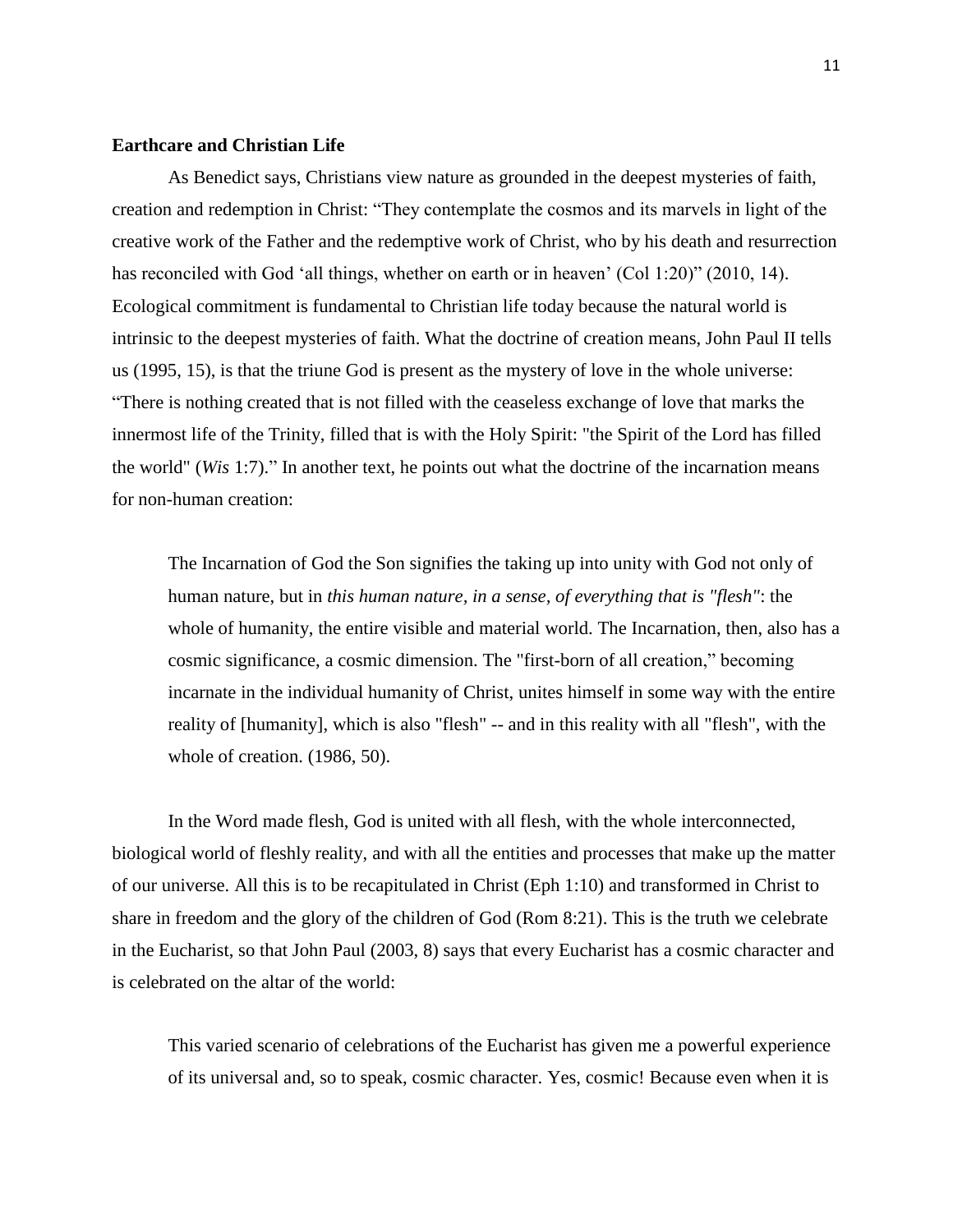celebrated on the humble altar of a country church, the Eucharist is always in some way celebrated *on the altar of the world*. It unites heaven and earth. It embraces and permeates all creation. The Son of God became man in order to restore all creation, in one supreme act of praise, to the One who made it from nothing. He, the Eternal High Priest who by the blood of his Cross entered the eternal sanctuary, thus gives back to the Creator and Father all creation redeemed. He does so through the priestly ministry of the Church, to the glory of the Most Holy Trinity. Truly this is the *mysterium fidei* which is accomplished in the Eucharist: the world which came forth from the hands of God the Creator now returns to him redeemed by Christ.

Christian life has an ecological character because it proclaims a God who gives God's self to us, first in creation and then in the Word made flesh, who, in and through the death and resurrection of Jesus, promises to transform all things, all the creatures of Earth and of the universe, in Christ.

#### **Notes**

1. I am following the official texts from the Vatican website. In a few places I have used a different English expression for the sake of inclusivity, and have shown this by placing it in square brackets. In all cases the italics are is in the original.

#### **References Cited**

Benedict XVI

2009 *Caritas in Veritate: On Integral Human Development in Charity and Truth.* [http://www.vatican.va/holy\\_father/benedict\\_xvi/encyclicals/documents/hf\\_ben](http://www.vatican.va/holy_father/benedict_xvi/encyclicals/documents/hf_ben-xvi_enc_20090629_caritas-in-veritate_en.html)xvi enc 20090629 caritas-in-veritate en.html (accessed Nov 1, 2010). 2010 *Message for the World Day of Peace, 1 January 2010: If You Want to Cultivate Peace, Protect Creation*. [http://www.vatican.va/holy\\_father/benedict\\_xvi/messages/peace/documents/hf\\_ben](http://www.vatican.va/holy_father/benedict_xvi/messages/peace/documents/hf_ben-xvi_mes_20091208_xliii-world-day-peace_en.html)[xvi\\_mes\\_20091208\\_xliii-world-day-peace\\_en.html](http://www.vatican.va/holy_father/benedict_xvi/messages/peace/documents/hf_ben-xvi_mes_20091208_xliii-world-day-peace_en.html) (accessed Nov 1, 2010).

Bevans, Stephen B. and Shroeder, Roger P.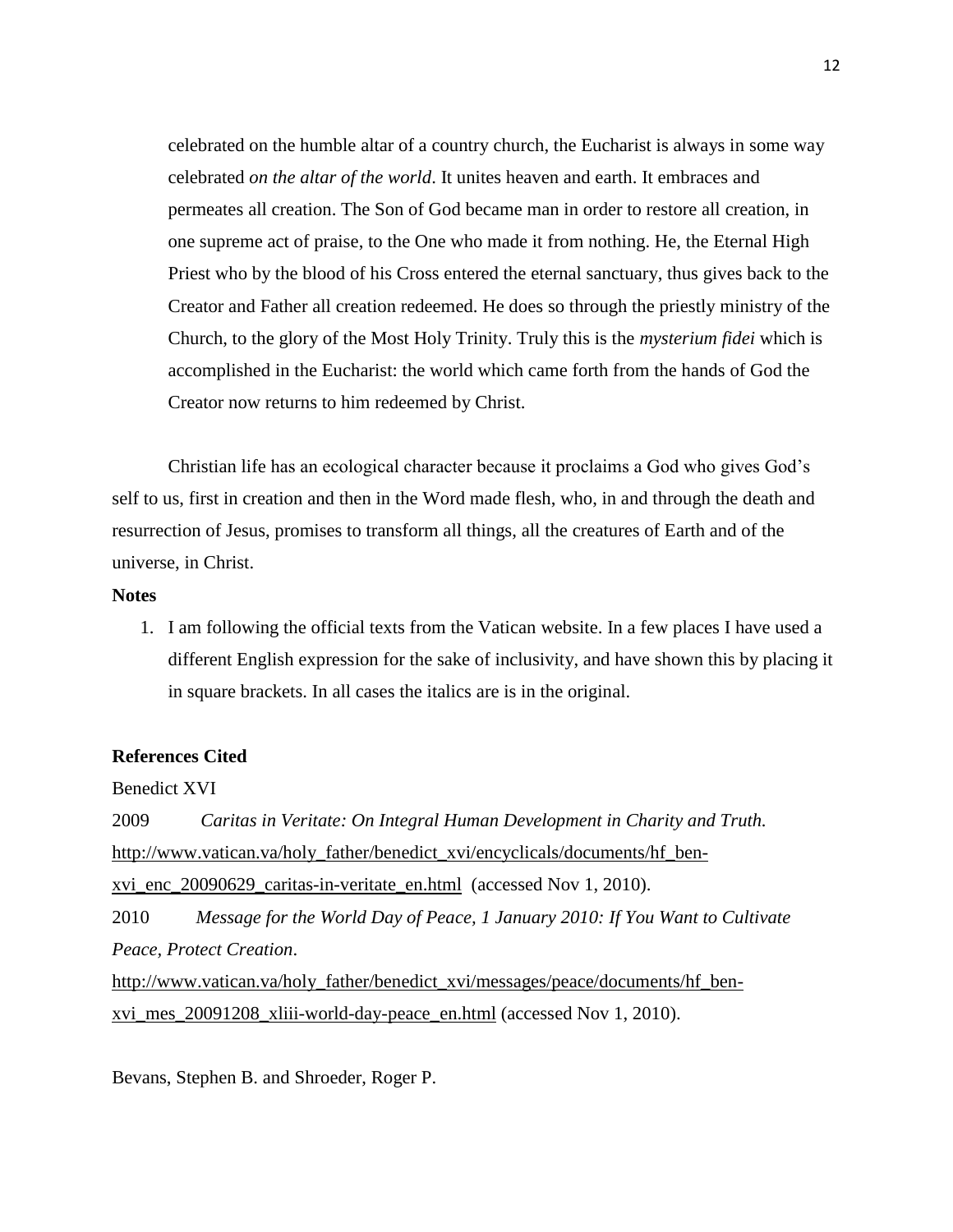2004 *Constants in Context: A Theology of Mission for Today.* Maryknoll, New York: Orbis Books.

John Paul II

1986 *Dominum et vivificantem: On the Holy Spirit in the Life of the Church and the World*.

[http://www.vatican.va/holy\\_father/john\\_paul\\_ii/encyclicals/documents/hf\\_jp-](http://www.vatican.va/holy_father/john_paul_ii/encyclicals/documents/hf_jp-ii_enc_18051986_dominum-et-vivificantem_en.html)

ii enc. 18051986 dominum-et-vivificantem\_en.html (accessed Nov 1, 2010).

1988 *Sollicitudo rei socialis: For the twentieth anniversary of "Populorum Progressio"*.

[http://www.vatican.va/holy\\_father/john\\_paul\\_ii/encyclicals/documents/hf\\_jp-](http://www.vatican.va/holy_father/john_paul_ii/encyclicals/documents/hf_jp-ii_enc_30121987_sollicitudo-rei-socialis_en.html)

[ii\\_enc\\_30121987\\_sollicitudo-rei-socialis\\_en.html](http://www.vatican.va/holy_father/john_paul_ii/encyclicals/documents/hf_jp-ii_enc_30121987_sollicitudo-rei-socialis_en.html) (accessed November 1, 2010).

1990 *Message for the World Day of Peace, 1 January 1990: Peace with God the Creator, Peace with All of Creation.* 

*[http://www.vatican.va/holy\\_father/john\\_paul\\_ii/messages/peace/documents/hf\\_jp-](http://www.vatican.va/holy_father/john_paul_ii/messages/peace/documents/hf_jp-ii_mes_19891208_xxiii-world-day-for-peace_en.html)*

*[ii\\_mes\\_19891208\\_xxiii-world-day-for-peace\\_en.html](http://www.vatican.va/holy_father/john_paul_ii/messages/peace/documents/hf_jp-ii_mes_19891208_xxiii-world-day-for-peace_en.html) (accessed September 2, 2010).*

1991 *Centesimus annus: On the hundredth anniversary of Rerum Novarum.*

[http://www.vatican.va/holy\\_father/john\\_paul\\_ii/encyclicals/documents/hf\\_jp-](http://www.vatican.va/holy_father/john_paul_ii/encyclicals/documents/hf_jp-ii_enc_01051991_centesimus-annus_en.html)

ii enc 01051991 centesimus-annus en.html (accessed November 1, 2010).

1995 *Evangelium vitae: On the Value and Inviolability of Human Life.*

*[http://www.vatican.va/holy\\_father/john\\_paul\\_ii/encyclicals/documents/hf\\_jp-](http://www.vatican.va/holy_father/john_paul_ii/encyclicals/documents/hf_jp-ii_enc_25031995_evangelium-vitae_en.html)*

*[ii\\_enc\\_25031995\\_evangelium-vitae\\_en.html](http://www.vatican.va/holy_father/john_paul_ii/encyclicals/documents/hf_jp-ii_enc_25031995_evangelium-vitae_en.html)* (accessed November 1, 2010).

1999 *Post-Synodal Apostolic Exhortation: Ecclesia in Asia.*

[http://www.vatican.va/holy\\_father/john\\_paul\\_ii/apost\\_exhortations/documents/hf\\_jp-](http://www.vatican.va/holy_father/john_paul_ii/apost_exhortations/documents/hf_jp-ii_exh_06111999_ecclesia-in-asia_en.html)

[ii\\_exh\\_06111999\\_ecclesia-in-asia\\_en.html](http://www.vatican.va/holy_father/john_paul_ii/apost_exhortations/documents/hf_jp-ii_exh_06111999_ecclesia-in-asia_en.html) (accessed Nov 1, 2010).

2001 *General Audience, Wednesday 17 January, 2001.*

[http://www.vatican.va/holy\\_father/john\\_paul\\_ii/audiences/2001/documents/hf\\_jp-](http://www.vatican.va/holy_father/john_paul_ii/audiences/2001/documents/hf_jp-ii_aud_20010117_en.html)

[ii\\_aud\\_20010117\\_en.html](http://www.vatican.va/holy_father/john_paul_ii/audiences/2001/documents/hf_jp-ii_aud_20010117_en.html) (accessed Nov 1, 2010)

2002 *Angelus, Castel Gandolfo, Sunday, 25 August 2002*.

[http://www.vatican.va/holy\\_father/john\\_paul\\_ii/angelus/2002/documents/hf\\_jp-](http://www.vatican.va/holy_father/john_paul_ii/angelus/2002/documents/hf_jp-ii_ang_20020825_en.html)

ii ang  $20020825$  en.html (accessed Nov 1, 2010).